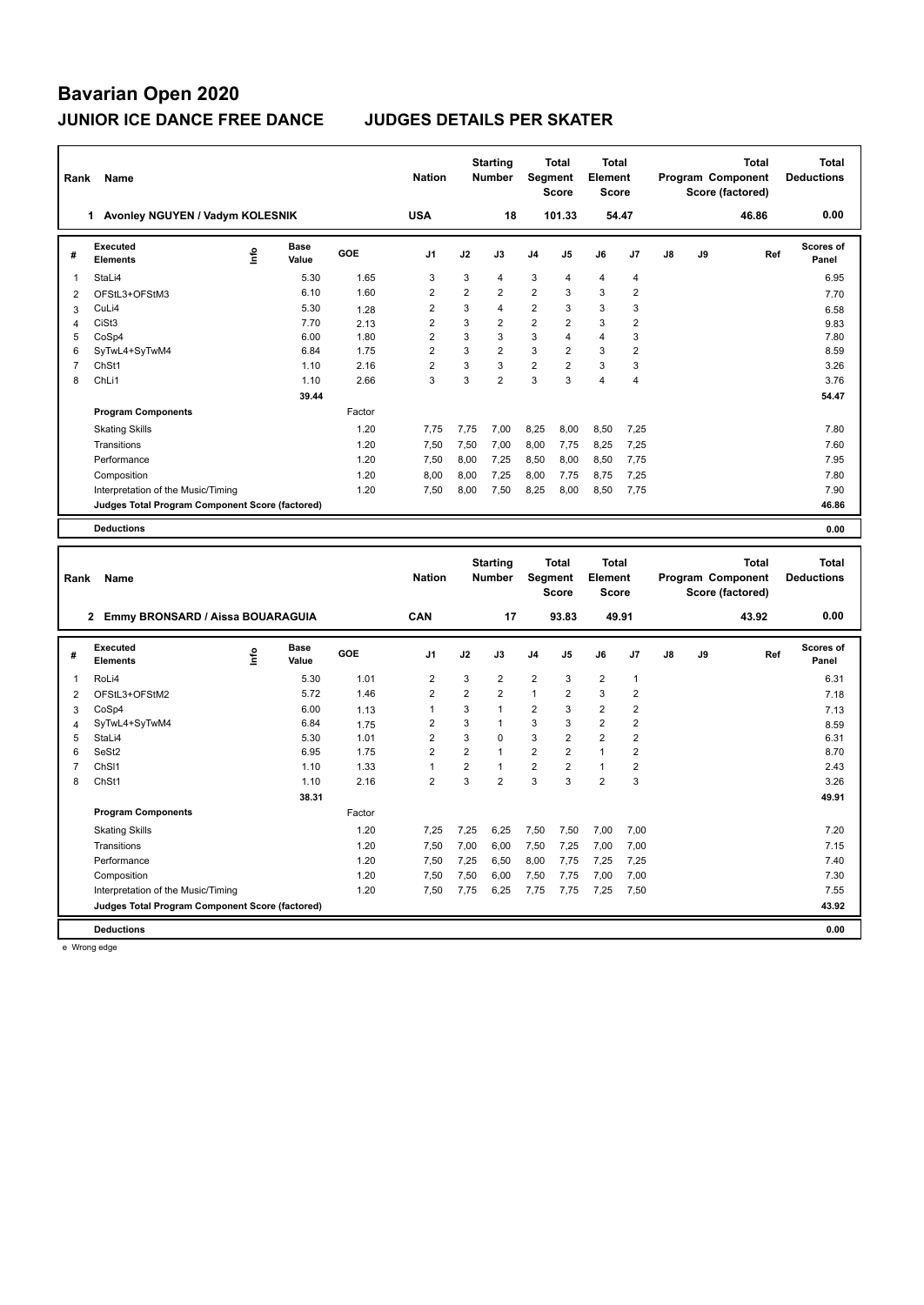| Rank                         | Name                                            |                                  |                      |              | <b>Nation</b>  |                | <b>Starting</b><br><b>Number</b> |                         | Total<br>Segment<br><b>Score</b> | Total<br>Element<br><b>Score</b>        |                |               | Program Component<br>Score (factored) |       | <b>Total</b> | <b>Total</b><br><b>Deductions</b> |
|------------------------------|-------------------------------------------------|----------------------------------|----------------------|--------------|----------------|----------------|----------------------------------|-------------------------|----------------------------------|-----------------------------------------|----------------|---------------|---------------------------------------|-------|--------------|-----------------------------------|
|                              | 3<br>Natalie D'ALLESSANDRO / Bruce WADDELL      |                                  |                      |              | CAN            |                | 16                               |                         | 93.57                            | 50.37                                   |                |               |                                       | 43.20 |              | 0.00                              |
| #                            | Executed<br>Elements                            | ۴ů                               | Base<br>Value        | GOE          | J1             | J2             | J3                               | J4                      | J5                               | J6                                      | J7             | $\mathsf{J}8$ | J9                                    |       | Ref          | <b>Scores of</b><br>Panel         |
| $\mathbf{1}$                 | SyTwL4+SyTwM4                                   |                                  | 6.84                 | 1.46         | $\sqrt{2}$     | $\overline{2}$ | $\overline{2}$                   | $\mathbf{1}$            | $\overline{2}$                   | 3                                       | $\overline{2}$ |               |                                       |       |              | 8.30                              |
| $\boldsymbol{2}$             | OFStL3+OFStM3                                   |                                  | 6.10                 | 1.46         | $\overline{2}$ | $\overline{2}$ | $\overline{2}$                   | $\mathbf{1}$            | $\overline{2}$                   | 3                                       | $\overline{2}$ |               |                                       |       |              | 7.56                              |
| 3                            | ChS <sub>11</sub>                               |                                  | 1.10                 | 1.83         | $\overline{2}$ | 3              | $\mathbf{1}$                     | $\overline{2}$          | $\overline{2}$                   | 3                                       | $\overline{2}$ |               |                                       |       |              | 2.93                              |
| $\overline{4}$               | DiSt3                                           |                                  | 7.70                 | 1.55         | $\overline{2}$ | 3              | 1                                | $\mathbf{1}$            | $\mathbf{1}$                     | $\overline{2}$                          | $\overline{2}$ |               |                                       |       |              | 9.25                              |
| 5                            | CuLi4                                           |                                  | 5.30                 | 0.74         | $\mathbf{1}$   | 3              | $\mathbf{1}$                     | $\mathbf{1}$            | $\overline{2}$                   | $\overline{2}$                          | $\overline{2}$ |               |                                       |       |              | 6.04                              |
| 6                            | CoSp4                                           |                                  | 6.00                 | 1.13         | $\mathbf{1}$   | $\overline{2}$ | $\overline{2}$                   | $\overline{2}$          | $\overline{2}$                   | $\overline{2}$                          | $\overline{2}$ |               |                                       |       |              | 7.13                              |
| $\overline{7}$               | ChSt1                                           |                                  | 1.10                 | 1.66         | $\overline{2}$ | 3              | $\overline{2}$                   | $\overline{2}$          | $\overline{2}$                   | $\overline{2}$                          | $\overline{2}$ |               |                                       |       |              | 2.76                              |
| 8                            | StaLi4                                          |                                  | 5.30                 | 1.10         | $\overline{3}$ | $\overline{2}$ | $\overline{2}$                   | 3                       | $\overline{2}$                   | 3                                       | $\overline{2}$ |               |                                       |       |              | 6.40                              |
|                              |                                                 |                                  | 39.44                |              |                |                |                                  |                         |                                  |                                         |                |               |                                       |       |              | 50.37                             |
|                              | <b>Program Components</b>                       |                                  |                      | Factor       |                |                |                                  |                         |                                  |                                         |                |               |                                       |       |              |                                   |
|                              | <b>Skating Skills</b>                           |                                  |                      | 1.20         | 7,25           | 7,25           | 6,75                             | 7,00                    | 7,00                             | 7,50                                    | 7,00           |               |                                       |       |              | 7.10                              |
|                              | Transitions                                     |                                  |                      | 1.20         | 7,00           | 7,00           | 6,00                             | 7,00                    | 6,75                             | 7,25                                    | 7,25           |               |                                       |       |              | 7.00                              |
|                              | Performance                                     |                                  |                      | 1.20         | 7.50           | 7,50           | 6,50                             | 7,50                    | 7,00                             | 7,50                                    | 7,50           |               |                                       |       |              | 7.40                              |
|                              | Composition                                     |                                  |                      | 1.20         | 7,25           | 7,25           | 6,25                             | 7,25                    | 6,75                             | 7,50                                    | 7,00           |               |                                       |       |              | 7.10                              |
|                              | Interpretation of the Music/Timing              |                                  |                      | 1.20         | 7,50           | 7,50           | 6,25                             | 7,25                    | 7,25                             | 7,50                                    | 7,50           |               |                                       |       |              | 7.40                              |
|                              | Judges Total Program Component Score (factored) |                                  |                      |              |                |                |                                  |                         |                                  |                                         |                |               |                                       |       |              | 43.20                             |
|                              | <b>Deductions</b>                               |                                  |                      |              |                |                |                                  |                         |                                  |                                         |                |               |                                       |       |              | 0.00                              |
|                              |                                                 |                                  |                      |              |                |                |                                  |                         |                                  |                                         |                |               |                                       |       |              |                                   |
| Rank                         | Name                                            |                                  |                      |              | <b>Nation</b>  |                | <b>Starting</b><br>Number        |                         | Total<br>Segment<br><b>Score</b> | Total<br><b>Element</b><br><b>Score</b> |                |               | Program Component<br>Score (factored) |       | <b>Total</b> | <b>Total</b><br><b>Deductions</b> |
|                              | 4 Miku MAKITA / Tyler GUNARA                    |                                  |                      |              | CAN            |                | 14                               |                         | 91.98                            | 49.56                                   |                |               |                                       | 42.42 |              | 0.00                              |
| #                            | Executed<br><b>Elements</b>                     | $\mathop{\mathsf{Int}}\nolimits$ | <b>Base</b><br>Value | GOE          | J1             | J2             | J3                               | J <sub>4</sub>          | J5                               | J6                                      | J7             | J8            | J9                                    |       | Ref          | Scores of<br>Panel                |
| 1                            | CoSp4                                           |                                  | 6.00                 | 1.47         | $\overline{2}$ | 3              | 3                                | $\overline{2}$          | 3                                | 3                                       | $\overline{2}$ |               |                                       |       |              | 7.47                              |
|                              | SILi4                                           |                                  | 5.30                 | 1.01         | $\overline{2}$ | 3              | $\overline{2}$                   | $\overline{2}$          | $\overline{2}$                   | 3                                       | $\overline{2}$ |               |                                       |       |              |                                   |
| $\overline{\mathbf{c}}$      | OFStL3+OFStM2                                   |                                  | 5.72                 |              | $\overline{2}$ | $\overline{2}$ | $\overline{2}$                   | $\overline{2}$          | 3                                | $\overline{2}$                          | $\overline{2}$ |               |                                       |       |              | 6.31                              |
| 3<br>$\overline{\mathbf{4}}$ | DiSt <sub>2</sub>                               |                                  | 6.95                 | 1.46<br>1.55 | $\mathbf{1}$   | $\overline{2}$ | $\overline{2}$                   | $\mathbf{1}$            | $\overline{2}$                   | $\mathbf{1}$                            | $\overline{2}$ |               |                                       |       |              | 7.18<br>8.50                      |
| 5                            | SyTwL4+SyTwM4                                   |                                  | 6.84                 | 1.60         | $\mathbf{1}$   | 3              | $\overline{2}$                   | $\overline{\mathbf{c}}$ | 3                                | $\overline{\mathbf{c}}$                 | $\sqrt{2}$     |               |                                       |       |              | 8.44                              |
| 6                            | ChSt1                                           |                                  | 1.10                 | 1.66         | $\overline{2}$ | 3              | $\mathbf{1}$                     | $\overline{2}$          | $\overline{2}$                   | $\overline{2}$                          | $\overline{2}$ |               |                                       |       |              | 2.76                              |
| $\overline{7}$               | RoLi4                                           |                                  | 5.30                 | 1.01         | $\overline{2}$ | $\overline{2}$ | $\overline{2}$                   | $\mathsf 3$             | 3                                | $\overline{2}$                          | $\mathbf{1}$   |               |                                       |       |              | 6.31                              |
| 8                            | ChLi1                                           |                                  | 1.10                 | 1.49         | $\mathbf{1}$   | 3              | $\overline{2}$                   | $\overline{2}$          | $\overline{2}$                   | $\mathbf{1}$                            | $\overline{2}$ |               |                                       |       |              | 2.59                              |
|                              |                                                 |                                  | 38.31                |              |                |                |                                  |                         |                                  |                                         |                |               |                                       |       |              | 49.56                             |
|                              | <b>Program Components</b>                       |                                  |                      | Factor       |                |                |                                  |                         |                                  |                                         |                |               |                                       |       |              |                                   |
|                              | <b>Skating Skills</b>                           |                                  |                      | 1.20         | 6,75           | 7,25           | 6,25                             | 7,25                    | 7,25                             | 7,00                                    | 6,75           |               |                                       |       |              | 7.00                              |
|                              | Transitions                                     |                                  |                      | 1.20         | 6,50           | 7,00           | 5,75                             | 7,00                    | 7,25                             | 7,00                                    | 6,75           |               |                                       |       |              | 6.85                              |
|                              | Performance                                     |                                  |                      | 1.20         | 7,00           | 7,00           | 6,00                             | 7,50                    | 7,50                             | 7,25                                    | 7,00           |               |                                       |       |              | 7.15                              |
|                              | Composition                                     |                                  |                      | 1.20         | 7,25           | 7,25           | 6,00                             | 7,25                    | 7,25                             | 7,25                                    | 6,75           |               |                                       |       |              | 7.15                              |
|                              | Interpretation of the Music/Timing              |                                  |                      | 1.20         | 7,00           | 7,25           | 5,75                             | 7,50                    | 7,50                             | 7,25                                    | 7,00           |               |                                       |       |              | 7.20                              |
|                              | Judges Total Program Component Score (factored) |                                  |                      |              |                |                |                                  |                         |                                  |                                         |                |               |                                       |       |              | 42.42                             |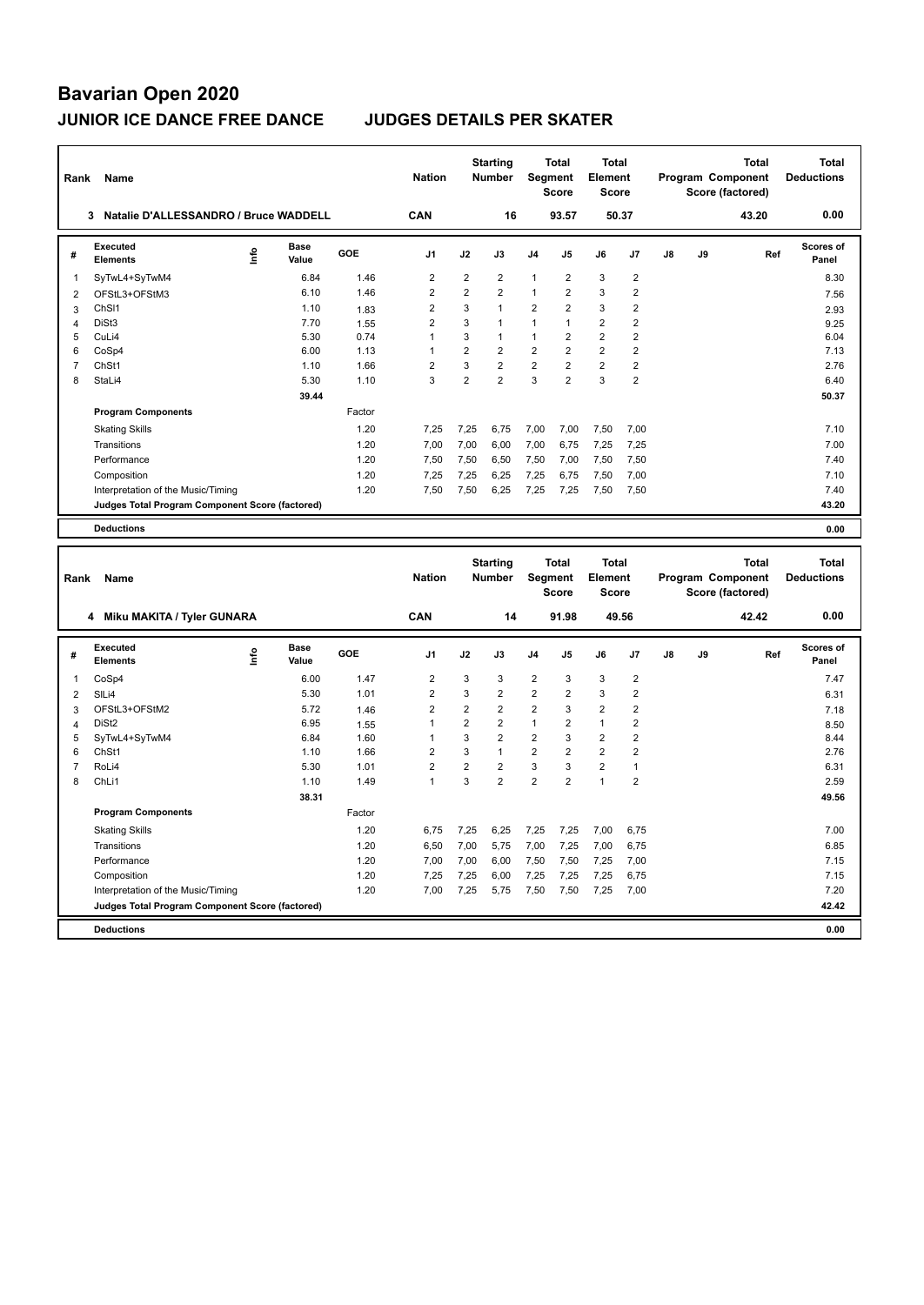| Rank                | Name                                                                                  |      |                      |              | <b>Nation</b>                  |                 | <b>Starting</b><br><b>Number</b> | Segment                      | <b>Total</b><br><b>Score</b> | <b>Total</b><br>Element<br><b>Score</b> |                              |    | Program Component | Score (factored) | <b>Total</b> | <b>Total</b><br><b>Deductions</b> |
|---------------------|---------------------------------------------------------------------------------------|------|----------------------|--------------|--------------------------------|-----------------|----------------------------------|------------------------------|------------------------------|-----------------------------------------|------------------------------|----|-------------------|------------------|--------------|-----------------------------------|
|                     | 5 Oona BROWN / Gage BROWN                                                             |      |                      |              | <b>USA</b>                     |                 | 15                               |                              | 91.16                        |                                         | 49.58                        |    |                   |                  | 41.58        | 0.00                              |
| #                   | <b>Executed</b><br><b>Elements</b>                                                    | ١nf٥ | <b>Base</b><br>Value | <b>GOE</b>   | J1                             | J2              | J3                               | J4                           | J5                           | J6                                      | J7                           | J8 | J9                |                  | Ref          | <b>Scores of</b><br>Panel         |
| 1                   | ChS <sub>11</sub>                                                                     |      | 1.10                 | 1.66         | 3                              | $\overline{2}$  | 2                                | $\mathbf{1}$                 | $\overline{2}$               | $\overline{2}$                          | $\overline{\mathbf{c}}$      |    |                   |                  |              | 2.76                              |
| $\overline{2}$      | SyTwL4+SyTwM4                                                                         |      | 6.84                 | 1.75         | $\overline{2}$                 | 3               | 3                                | $\overline{2}$               | $\overline{2}$               | $\overline{2}$                          | 3                            |    |                   |                  |              | 8.59                              |
| 3                   | DiSt <sub>2</sub>                                                                     |      | 6.95                 | 1.94         | $\overline{2}$                 | $\overline{2}$  | $\overline{2}$                   | $\mathbf{1}$                 | $\overline{2}$               | $\mathbf{3}$                            | $\overline{2}$               |    |                   |                  |              | 8.89                              |
| 4                   | CoSp4                                                                                 |      | 6.00                 | 0.67         | $\mathbf{1}$                   | $\mathbf{1}$    | $\overline{2}$                   | $\mathbf{1}$                 | 0                            | $\mathbf{1}$                            | $\overline{2}$               |    |                   |                  |              | 6.67                              |
| 5                   | OFStL3+OFStM3                                                                         |      | 6.10                 | 1.46         | $\overline{2}$                 | $\overline{2}$  | $\overline{2}$                   | $\overline{2}$               | $\overline{2}$               | $\mathbf{3}$                            | $\mathbf{1}$                 |    |                   |                  |              | 7.56                              |
| 6                   | SILi4                                                                                 |      | 5.30                 | 1.01         | $\overline{2}$                 | 3               | $\mathbf{1}$                     | $\overline{2}$               | $\overline{2}$               | $\overline{4}$                          | $\overline{2}$               |    |                   |                  |              | 6.31                              |
| $\overline{7}$      | CuLi4                                                                                 |      | 5.30                 | 0.74         | $\mathbf{1}$                   | $\overline{2}$  | $\mathbf{1}$                     | $\overline{2}$               | $\mathbf{1}$                 | $\overline{2}$                          | $\overline{2}$               |    |                   |                  |              | 6.04                              |
| 8                   | ChSp1                                                                                 |      | 1.10                 | 1.66         | $\overline{2}$                 | $\overline{2}$  | $\mathbf{1}$                     | $\mathbf{1}$                 | $\overline{2}$               | $\overline{3}$                          | 3                            |    |                   |                  |              | 2.76                              |
|                     |                                                                                       |      | 38.69                |              |                                |                 |                                  |                              |                              |                                         |                              |    |                   |                  |              | 49.58                             |
|                     | <b>Program Components</b>                                                             |      |                      | Factor       |                                |                 |                                  |                              |                              |                                         |                              |    |                   |                  |              |                                   |
|                     | <b>Skating Skills</b>                                                                 |      |                      | 1.20         | 7,50                           | 6,75            | 6,00                             | 7,25                         | 6,75                         | 7,50                                    | 6,75                         |    |                   |                  |              | 7.00                              |
|                     | Transitions                                                                           |      |                      | 1.20         | 7,50                           | 6,25            | 6,00                             | 6,75                         | 6,50                         | 7,25                                    | 7,00                         |    |                   |                  |              | 6.75                              |
|                     | Performance                                                                           |      |                      | 1.20         | 7,25                           | 6,75            | 6,25                             | 7,00                         | 6,75                         | 7,50                                    | 7,25                         |    |                   |                  |              | 7.00                              |
|                     | Composition                                                                           |      |                      | 1.20         | 7,50                           | 6,75            | 6,25                             | 6,75                         | 6,50                         | 7,25                                    | 7,00                         |    |                   |                  |              | 6.85                              |
|                     | Interpretation of the Music/Timing                                                    |      |                      | 1.20         | 7,25                           | 7,00            | 6,00                             | 7,00                         | 6,75                         | 7,25                                    | 7,25                         |    |                   |                  |              | 7.05                              |
|                     | Judges Total Program Component Score (factored)                                       |      |                      |              |                                |                 |                                  |                              |                              |                                         |                              |    |                   |                  |              | 41.58                             |
|                     | <b>Deductions</b>                                                                     |      |                      |              |                                |                 |                                  |                              |                              |                                         |                              |    |                   |                  |              | 0.00                              |
|                     |                                                                                       |      |                      |              |                                |                 |                                  |                              |                              |                                         |                              |    |                   |                  |              |                                   |
|                     |                                                                                       |      |                      |              |                                |                 |                                  |                              |                              |                                         |                              |    |                   |                  |              |                                   |
| Rank                | Name                                                                                  |      |                      |              | <b>Nation</b>                  |                 | <b>Starting</b><br>Number        | Segment                      | <b>Total</b><br><b>Score</b> | <b>Total</b><br>Element<br>Score        |                              |    | Program Component | Score (factored) | <b>Total</b> | <b>Total</b><br><b>Deductions</b> |
|                     | 6 Utana YOSHIDA / Shingo NISHIYAMA                                                    |      |                      |              | <b>JPN</b>                     |                 | 13                               |                              | 86.32                        |                                         | 46.12                        |    |                   |                  | 40.20        | 0.00                              |
| #                   | <b>Executed</b><br><b>Elements</b>                                                    |      | Base<br>Value        | GOE          | J1                             | J2              | J3                               | J4                           | J5                           | J6                                      | J7                           | J8 | J9                |                  | Ref          | <b>Scores of</b><br>Panel         |
|                     |                                                                                       | lnfo |                      |              |                                |                 |                                  |                              |                              |                                         |                              |    |                   |                  |              |                                   |
| 1                   | ChSt1                                                                                 |      | 1.10                 | 1.16         | 1                              | 3               | $\mathbf{1}$                     | $\overline{2}$               | 1                            | $\overline{1}$                          | $\overline{2}$               |    |                   |                  |              | 2.26                              |
| 2                   | SyTwL4+SyTwM3                                                                         |      | 6.47                 | 0.87         | $\overline{2}$                 | $\mathbf{1}$    | $\overline{2}$                   | $\overline{2}$               | 0                            | $\pmb{0}$                               | 1                            |    |                   |                  |              | 7.34                              |
| 3                   | CoSp3                                                                                 |      | 5.25                 | 1.13         | $\overline{2}$                 | $\overline{2}$  | 4                                | $\overline{2}$               | $\overline{2}$               | $\overline{2}$                          | $\overline{2}$               |    |                   |                  |              | 6.38                              |
| 4                   | RoLi4                                                                                 |      | 5.30                 | 0.83         | $\mathbf{1}$                   | $\overline{2}$  | 2                                | $\overline{2}$               | $\overline{2}$               | $\overline{2}$                          | $\mathbf{1}$<br>$\mathbf{1}$ |    |                   |                  |              | 6.13                              |
| 5                   | CuLi4                                                                                 |      | 5.30                 | 0.64         | $\mathbf{1}$                   | $\overline{2}$  | 2                                | $\mathbf{1}$                 | $\mathbf{1}$                 | $\overline{2}$                          | 1                            |    |                   |                  |              | 5.94                              |
| 6<br>$\overline{7}$ | OFStL2+OFStM3<br>MiSt <sub>2</sub>                                                    |      | 5.72<br>6.95         | 1.31<br>1.16 | $\overline{2}$<br>$\mathbf{1}$ | $\overline{2}$  | $\overline{2}$<br>$\mathbf{1}$   | $\mathbf{1}$<br>$\mathbf{1}$ | $\overline{2}$<br>0          | $\overline{2}$                          | $\mathbf{1}$                 |    |                   |                  |              | 7.03                              |
| 8                   | ChTw1                                                                                 |      | 1.10                 | 1.83         | $\overline{2}$                 | $\sqrt{2}$<br>3 | $\overline{2}$                   | $\overline{2}$               | $\mathbf{1}$                 | $\sqrt{2}$<br>$\mathbf{3}$              | $\overline{2}$               |    |                   |                  |              | 8.11<br>2.93                      |
|                     |                                                                                       |      | 37.19                |              |                                |                 |                                  |                              |                              |                                         |                              |    |                   |                  |              | 46.12                             |
|                     | <b>Program Components</b>                                                             |      |                      | Factor       |                                |                 |                                  |                              |                              |                                         |                              |    |                   |                  |              |                                   |
|                     |                                                                                       |      |                      |              |                                |                 |                                  |                              |                              |                                         |                              |    |                   |                  |              |                                   |
|                     | <b>Skating Skills</b>                                                                 |      |                      | 1.20         | 6,75                           | 6,75            | 6,50                             | 7,25                         | 6,50                         | 6,75                                    | 6,25                         |    |                   |                  |              | 6.65                              |
|                     | Transitions                                                                           |      |                      | 1.20         | 6,50                           | 6,50            | 6,25                             | 6,75                         | 6,25                         | 6,75                                    | 6,00                         |    |                   |                  |              | 6.45                              |
|                     | Performance                                                                           |      |                      | 1.20         | 6,75                           | 7,00            | 6,50                             | 7,25                         | 7,00                         | 7,00                                    | 6,50                         |    |                   |                  |              | 6.85                              |
|                     | Composition                                                                           |      |                      | 1.20         | 7,00                           | 7,00            | 6,25                             | 7,00                         | 6,25                         | 7,00                                    | 6,00                         |    |                   |                  |              | 6.70                              |
|                     | Interpretation of the Music/Timing<br>Judges Total Program Component Score (factored) |      |                      | 1.20         | 6,75                           | 6,75            | 6,75                             | 7,00                         | 7,00                         | 7,00                                    | 6,50                         |    |                   |                  |              | 6.85<br>40.20                     |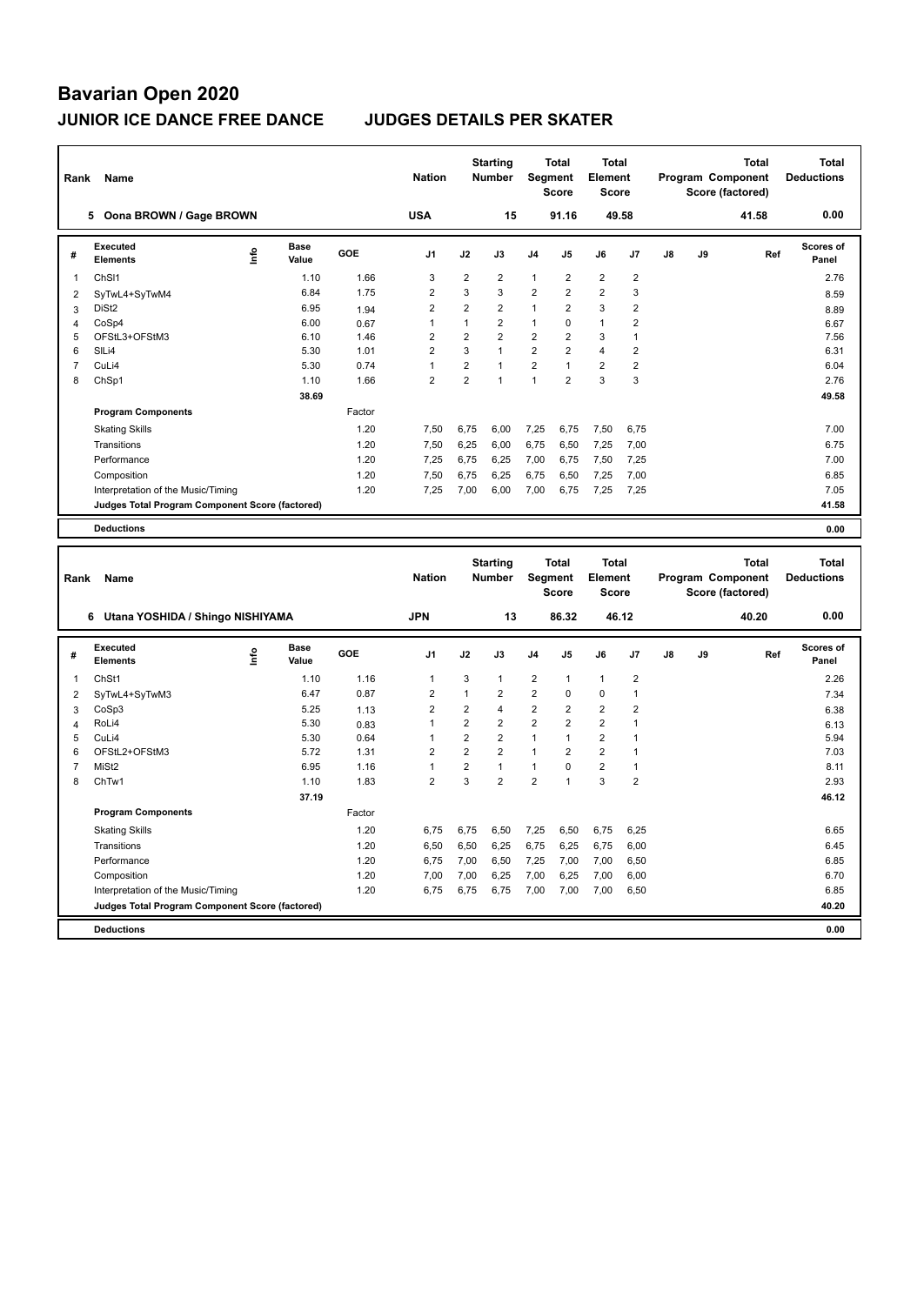| Rank           | Name                                                   |             |                             |         | <b>Nation</b>  |                | <b>Starting</b><br><b>Number</b> | Segment        | <b>Total</b><br><b>Score</b> | Total<br>Element<br><b>Score</b> |                |               |    | <b>Total</b><br>Program Component<br>Score (factored) | <b>Total</b><br><b>Deductions</b> |
|----------------|--------------------------------------------------------|-------------|-----------------------------|---------|----------------|----------------|----------------------------------|----------------|------------------------------|----------------------------------|----------------|---------------|----|-------------------------------------------------------|-----------------------------------|
|                | Sofia VAL / Linus Colmor JEPSEN<br>7                   |             |                             |         | <b>ESP</b>     |                | 10                               |                | 81.15                        | 44.23                            |                |               |    | 37.92                                                 | $-1.00$                           |
| #              | Executed<br><b>Elements</b>                            | <u>lnfo</u> | <b>Base</b><br>Value        | GOE     | J <sub>1</sub> | J2             | J3                               | J <sub>4</sub> | J5                           | J6                               | J7             | $\mathsf{J}8$ | J9 | Ref                                                   | <b>Scores of</b><br>Panel         |
| $\overline{1}$ | SyTwL4+SyTwM4                                          |             | 6.84                        | 1.46    | $\mathbf{1}$   | $\overline{2}$ | 3                                | $\mathbf{1}$   | $\overline{2}$               | $\overline{2}$                   | 3              |               |    |                                                       | 8.30                              |
| 2              | DiSt1                                                  |             | 6.45                        | 1.36    | 1              |                | $\overline{2}$                   | $\mathbf{1}$   | $\overline{1}$               | $\overline{2}$                   | $\overline{2}$ |               |    |                                                       | 7.81                              |
| 3              | CoSp2                                                  |             | 4.50                        | 1.35    | $\overline{2}$ | $\overline{2}$ | 3                                | $\overline{2}$ | $\overline{2}$               | 3                                | 3              |               |    |                                                       | 5.85                              |
| 4              | SILi4                                                  |             | 5.30                        | 0.92    | 1              | $\overline{2}$ | $\overline{2}$                   | $\overline{2}$ | $\overline{2}$               | 3                                | $\overline{2}$ |               |    |                                                       | 6.22                              |
| 5              | ChSp1                                                  |             | 1.10                        | 0.50    | $\Omega$       | $-1$           | $\Omega$                         | $\overline{1}$ |                              | $\mathbf{1}$                     | 1              |               |    |                                                       | 1.60                              |
| 6              | RoLi4                                                  | $\geq$      | 5.30                        | 0.83    | 1              | $\overline{ }$ | $\overline{2}$                   | $\overline{2}$ | $\overline{2}$               | 3                                | $\overline{2}$ |               |    |                                                       | 6.13                              |
| $\overline{7}$ | OFStL2+OFStM2                                          |             | 5.34                        | 0.72    | 0              |                | $\overline{2}$                   | $\mathbf{1}$   | $\overline{1}$               | $\mathbf{1}$                     | 1              |               |    |                                                       | 6.06                              |
| 8              | ChSt1                                                  |             | 1.10                        | 1.16    | $\mathbf{1}$   |                | 4                                | 1              | $\overline{2}$               | $\overline{2}$                   | 1              |               |    |                                                       | 2.26                              |
|                |                                                        |             | 35.93                       |         |                |                |                                  |                |                              |                                  |                |               |    |                                                       | 44.23                             |
|                | <b>Program Components</b>                              |             |                             | Factor  |                |                |                                  |                |                              |                                  |                |               |    |                                                       |                                   |
|                | <b>Skating Skills</b>                                  |             |                             | 1.20    | 5,50           | 6,25           | 6,25                             | 6,25           | 6,25                         | 6,25                             | 6,25           |               |    |                                                       | 6.25                              |
|                | Transitions                                            |             |                             | 1.20    | 5,50           | 6,00           | 6,00                             | 6,00           | 6,25                         | 6,50                             | 6,25           |               |    |                                                       | 6.10                              |
|                | Performance                                            |             |                             | 1.20    | 5.75           | 6.00           | 6.75                             | 6,25           | 6,50                         | 6,50                             | 6,75           |               |    |                                                       | 6.40                              |
|                | Composition                                            |             |                             | 1.20    | 6,00           | 6,00           | 6,50                             | 6,50           | 6,50                         | 6,75                             | 6,00           |               |    |                                                       | 6.30                              |
|                | Interpretation of the Music/Timing                     |             |                             | 1.20    | 5,75           | 6,25           | 6,75                             | 6,50           | 7,00                         | 6,75                             | 6,50           |               |    |                                                       | 6.55                              |
|                | Judges Total Program Component Score (factored)        |             |                             |         |                |                |                                  |                |                              |                                  |                |               |    |                                                       | 37.92                             |
|                | <b>Deductions</b><br>Violation of choreo restrictions: |             | Extended lifts:<br>(1 of 8) | $-1.00$ |                |                |                                  |                |                              |                                  |                |               |    |                                                       | $-1.00$                           |

> Extended Dance Lift

| 8                      | Name                                            |      |               |         | <b>Nation</b>  |                | <b>Starting</b><br><b>Number</b> | Segment        | Total<br><b>Score</b> | <b>Total</b><br>Element<br><b>Score</b> |                |    |    | Total<br>Program Component<br>Score (factored) | <b>Total</b><br><b>Deductions</b> |
|------------------------|-------------------------------------------------|------|---------------|---------|----------------|----------------|----------------------------------|----------------|-----------------------|-----------------------------------------|----------------|----|----|------------------------------------------------|-----------------------------------|
|                        | Angelina KUDRYAVTSEVA / Ilia KARANKEVICH        |      |               |         | <b>CYP</b>     |                | 11                               |                | 79.50                 | 41.98                                   |                |    |    | 38.52                                          | $-1.00$                           |
| #                      | Executed<br><b>Elements</b>                     | lnfo | Base<br>Value | GOE     | J <sub>1</sub> | J2             | J3                               | J <sub>4</sub> | J5                    | J6                                      | J7             | J8 | J9 | Ref                                            | Scores of<br>Panel                |
| $\mathbf{1}$           | OFStL3+OFStM2                                   |      | 5.72          | 1.02    | $\mathbf{1}$   | -1             | $\overline{2}$                   | $\mathbf{1}$   | $\overline{2}$        | $\overline{2}$                          | $\overline{1}$ |    |    |                                                | 6.74                              |
| 2                      | SyTwL3+SyTwM3                                   |      | 6.10          | 1.02    | 0              |                | $\mathbf{1}$                     | 2              | 2                     | $\mathbf{1}$                            | $\overline{2}$ |    |    |                                                | 7.12                              |
| 3                      | ChS <sub>11</sub>                               |      | 1.10          | 1.99    | 1              |                | $\overline{2}$                   | 3              | $\overline{4}$        | 3                                       | 3              |    |    |                                                | 3.09                              |
| $\overline{4}$         | CoSp4                                           |      | 6.00          | 0.79    | 1              | $\Omega$       | 1                                | $\overline{2}$ | $\overline{1}$        | $\overline{2}$                          | $\overline{2}$ |    |    |                                                | 6.79                              |
| SIL <sub>i4</sub><br>5 |                                                 |      | 5.30          | 0.83    | 1              | 3              | 1                                | 3              | $\overline{2}$        | $\overline{2}$                          | $\overline{1}$ |    |    |                                                | 6.13                              |
| MiSt1<br>6             |                                                 | F    | 6.45          | $-2.71$ | $-3$           | $-3$           | $-3$                             | $-2$           | $-3$                  | $-3$                                    | $-2$           |    |    |                                                | 3.74                              |
| 7                      | RoLi4                                           |      | 5.30          | 0.64    | $\mathbf{1}$   | $\overline{2}$ | $\mathbf{1}$                     | $\overline{2}$ | $\overline{2}$        | $\mathbf{1}$                            | 1              |    |    |                                                | 5.94                              |
| ChLi1<br>8             |                                                 |      | 1.10          | 1.33    | $\mathbf{1}$   | $-1$           | $\overline{2}$                   | $\overline{2}$ | $\overline{ }$        | 3                                       | $\overline{2}$ |    |    |                                                | 2.43                              |
|                        |                                                 |      | 37.07         |         |                |                |                                  |                |                       |                                         |                |    |    |                                                | 41.98                             |
|                        | <b>Program Components</b>                       |      |               | Factor  |                |                |                                  |                |                       |                                         |                |    |    |                                                |                                   |
|                        | <b>Skating Skills</b>                           |      |               | 1.20    | 5.50           | 6,25           | 6.00                             | 7,25           | 7.50                  | 5,50                                    | 6.00           |    |    |                                                | 6.20                              |
|                        | Transitions                                     |      |               | 1.20    | 5,50           | 6,50           | 5.75                             | 7,25           | 7,25                  | 5,75                                    | 6,25           |    |    |                                                | 6.30                              |
|                        | Performance                                     |      |               | 1.20    | 5,50           | 6,25           | 5.75                             | 7,50           | 7,50                  | 5,75                                    | 6,25           |    |    |                                                | 6.30                              |
|                        | Composition                                     |      |               | 1.20    | 6,00           | 6,75           | 6,25                             | 7,50           | 7,50                  | 6,25                                    | 6,75           |    |    |                                                | 6.70                              |
|                        | Interpretation of the Music/Timing              |      |               | 1.20    | 5.75           | 6.75           | 6.00                             | 7,50           | 7.75                  | 6,00                                    | 6.75           |    |    |                                                | 6.60                              |
|                        | Judges Total Program Component Score (factored) |      |               |         |                |                |                                  |                |                       |                                         |                |    |    |                                                | 38.52                             |
|                        | <b>Deductions</b>                               |      | Falls:        | $-1.00$ |                |                |                                  |                |                       |                                         |                |    |    |                                                | $-1.00$                           |

F Fall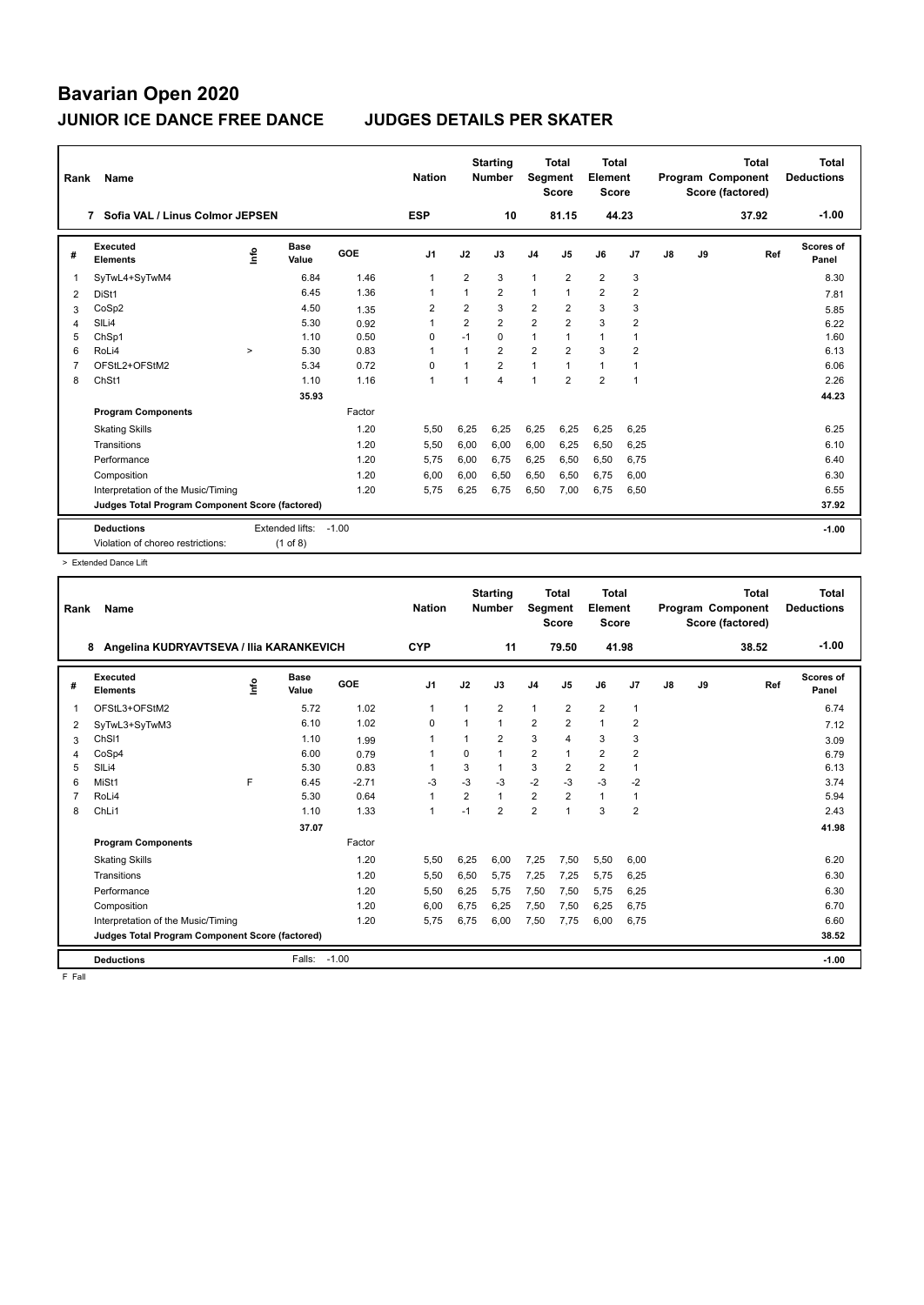| Rank                | Name                                            |      |                      |         | <b>Nation</b>                    |                     | <b>Starting</b><br><b>Number</b> | Segment                      | <b>Total</b><br><b>Score</b> | <b>Total</b><br>Element<br><b>Score</b> |                |    |    | <b>Total</b><br>Program Component<br>Score (factored) |     | <b>Total</b><br><b>Deductions</b> |
|---------------------|-------------------------------------------------|------|----------------------|---------|----------------------------------|---------------------|----------------------------------|------------------------------|------------------------------|-----------------------------------------|----------------|----|----|-------------------------------------------------------|-----|-----------------------------------|
|                     | 9 Anna SHNAIDER / Fedor VARLAMOV                |      |                      |         | <b>KAZ</b>                       |                     | 8                                |                              | 74.71                        | 41.89                                   |                |    |    | 32.82                                                 |     | 0.00                              |
| #                   | Executed<br><b>Elements</b>                     | ١nf٥ | <b>Base</b><br>Value | GOE     | J <sub>1</sub>                   | J2                  | J3                               | J4                           | J5                           | J6                                      | J7             | J8 | J9 |                                                       | Ref | <b>Scores of</b><br>Panel         |
| 1                   | RoLi2                                           |      | 3.80                 | 0.74    | $\mathbf{1}$                     | $\overline{2}$      | 1                                | $\overline{2}$               | $\overline{2}$               | $\overline{2}$                          | $\mathbf{1}$   |    |    |                                                       |     | 4.54                              |
| $\overline{2}$      | SyTwL4+SyTwM4                                   |      | 6.84                 | 0.72    | $\mathbf 0$                      | 0                   | 1                                | $\mathbf{1}$                 | $\overline{\mathbf{c}}$      | $\overline{\mathbf{c}}$                 | $\mathbf{1}$   |    |    |                                                       |     | 7.56                              |
| 3                   | CoSp4                                           |      | 6.00                 | 0.56    | $\overline{1}$                   | $\mathbf 0$         | 1                                | $\mathbf{1}$                 | $\mathbf{1}$                 | $\overline{2}$                          | $\mathbf{1}$   |    |    |                                                       |     | 6.56                              |
| 4                   | DiSt <sub>2</sub>                               |      | 6.95                 | 0.39    | $\mathbf 0$                      | $\mathbf 0$         | 0                                | $\mathbf 0$                  | 1                            | $\overline{2}$                          | $\mathbf{1}$   |    |    |                                                       |     | 7.34                              |
| 5                   | OFStL2+OFStM3                                   |      | 5.72                 | 0.72    | $\mathbf{1}$                     | $\mathbf 0$         | 1                                | $\mathbf{1}$                 | 1                            | $\mathbf{1}$                            | $\mathbf{1}$   |    |    |                                                       |     | 6.44                              |
| 6                   | ChSp1                                           |      | 1.10                 | 0.83    | $\mathbf 0$                      | $\mathbf{1}$        | 1                                | $\mathbf{1}$                 | $\mathbf{1}$                 | $\mathbf{1}$                            | $\overline{2}$ |    |    |                                                       |     | 1.93                              |
| $\overline{7}$      | ChSt1                                           |      | 1.10                 | 0.66    | $\mathbf 0$                      | $\mathbf{1}$        | 1                                | $\mathbf 0$                  | $\mathbf{1}$                 | $\mathbf{1}$                            | $\mathbf{1}$   |    |    |                                                       |     | 1.76                              |
| 8                   | CuLi4                                           |      | 5.30                 | 0.46    | $\mathbf 0$                      | $\mathbf 0$         | $\mathbf{1}$                     | $\mathbf{1}$                 | $\overline{2}$               | $\mathbf{1}$                            | $\overline{2}$ |    |    |                                                       |     | 5.76                              |
|                     |                                                 |      | 36.81                |         |                                  |                     |                                  |                              |                              |                                         |                |    |    |                                                       |     | 41.89                             |
|                     | <b>Program Components</b>                       |      |                      | Factor  |                                  |                     |                                  |                              |                              |                                         |                |    |    |                                                       |     |                                   |
|                     | <b>Skating Skills</b>                           |      |                      | 1.20    | 5,50                             | 5,75                | 5,50                             | 5,50                         | 6,50                         | 5,50                                    | 5,25           |    |    |                                                       |     | 5.55                              |
|                     | Transitions                                     |      |                      | 1.20    | 5,25                             | 5,25                | 5,25                             | 5,00                         | 6,25                         | 5,50                                    | 5,00           |    |    |                                                       |     | 5.25                              |
|                     | Performance                                     |      |                      | 1.20    | 5,50                             | 5,50                | 5,50                             | 5,75                         | 6,50                         | 5,50                                    | 5,50           |    |    |                                                       |     | 5.55                              |
|                     | Composition                                     |      |                      | 1.20    | 5,00                             | 5,50                | 5,25                             | 6,00                         | 6,50                         | 5,75                                    | 5,00           |    |    |                                                       |     | 5.50                              |
|                     | Interpretation of the Music/Timing              |      |                      | 1.20    | 5,25                             | 5,75                | 5,25                             | 5,50                         | 6,50                         | 5,50                                    | 5,50           |    |    |                                                       |     | 5.50                              |
|                     | Judges Total Program Component Score (factored) |      |                      |         |                                  |                     |                                  |                              |                              |                                         |                |    |    |                                                       |     | 32.82                             |
|                     |                                                 |      |                      |         |                                  |                     |                                  |                              |                              |                                         |                |    |    |                                                       |     |                                   |
|                     | <b>Deductions</b>                               |      |                      |         |                                  |                     |                                  |                              |                              |                                         |                |    |    |                                                       |     | 0.00                              |
|                     |                                                 |      |                      |         |                                  |                     |                                  |                              |                              |                                         |                |    |    |                                                       |     |                                   |
|                     |                                                 |      |                      |         |                                  |                     |                                  |                              |                              |                                         |                |    |    |                                                       |     |                                   |
|                     |                                                 |      |                      |         |                                  |                     | <b>Starting</b>                  |                              | <b>Total</b>                 | <b>Total</b>                            |                |    |    | <b>Total</b>                                          |     | <b>Total</b>                      |
| Rank                | Name                                            |      |                      |         | <b>Nation</b>                    |                     | <b>Number</b>                    |                              | <b>Segment</b>               | Element                                 |                |    |    | <b>Program Component</b>                              |     | <b>Deductions</b>                 |
|                     |                                                 |      |                      |         |                                  |                     |                                  |                              | <b>Score</b>                 | <b>Score</b>                            |                |    |    | Score (factored)                                      |     |                                   |
|                     |                                                 |      |                      |         |                                  |                     |                                  |                              |                              |                                         |                |    |    |                                                       |     |                                   |
|                     | 10 Nadiia BASHYNSKA / Peter BEAUMONT            |      |                      |         | CAN                              |                     | 12                               |                              | 73.22                        | 37.84                                   |                |    |    | 37.38                                                 |     | $-2.00$                           |
|                     | Executed                                        |      | <b>Base</b>          |         |                                  |                     |                                  |                              |                              |                                         |                |    |    |                                                       |     | <b>Scores of</b>                  |
| #                   | <b>Elements</b>                                 | ١nfo | Value                | GOE     | J1                               | J2                  | J3                               | J4                           | J5                           | J6                                      | J7             | J8 | J9 |                                                       | Ref | Panel                             |
|                     |                                                 |      |                      |         |                                  |                     |                                  |                              |                              |                                         |                |    |    |                                                       |     |                                   |
| 1                   | StaLi4                                          |      | 5.30                 | 1.10    | $\overline{2}$                   | $\overline{2}$      | 3                                | 3                            | 2                            | $\overline{2}$                          | 3              |    |    |                                                       |     | 6.40                              |
| $\overline{2}$      | SyTwL+SyTwM3                                    | F    | 3.05                 | $-1.45$ | $-3$                             | $-3$                | $-4$                             | $-5$                         | $-4$                         | $-5$                                    | $-4$           |    |    |                                                       |     | 1.60                              |
| 3                   | ChS <sub>11</sub>                               |      | 1.10                 | 1.83    | $\mathbf 0$                      | 3                   | 3                                | $\overline{2}$               | $\overline{2}$               | $\overline{2}$                          | $\overline{2}$ |    |    |                                                       |     | 2.93                              |
| 4                   | CoSp3                                           | F    | 5.25                 | $-1.47$ | $-2$                             | $-2$                | $-2$                             | $-3$                         | $-5$                         | $-4$                                    | $-2$           |    |    |                                                       |     | 3.78                              |
| 5                   | MiSt1                                           |      | 6.45                 | 1.75    | $\mathbf{1}$                     | $\overline{2}$      | $\overline{2}$                   | $\mathbf 0$                  | $\overline{2}$               | $\overline{2}$                          | $\overline{2}$ |    |    |                                                       |     | 8.20                              |
| 6                   | OFStL2+OFStM2                                   |      | 5.34                 | 1.31    | $\mathbf{1}$                     | $\overline{2}$      | $\overline{2}$                   | $\mathbf 0$                  | $\overline{2}$               | $\overline{2}$                          | $\overline{2}$ |    |    |                                                       |     | 6.65                              |
| $\overline{7}$<br>8 | CuLi4                                           |      | 5.30                 | 0.55    | $\overline{1}$<br>$\overline{2}$ | $\overline{2}$<br>3 | $\mathbf{1}$<br>$\overline{2}$   | $\mathbf{1}$<br>$\mathbf{1}$ | 1<br>$\mathbf{1}$            | $\mathbf{1}$<br>$\mathbf{1}$            | $\overline{2}$ |    |    |                                                       |     | 5.85                              |
|                     | ChSp1                                           |      | 1.10                 | 1.33    |                                  |                     |                                  |                              |                              |                                         | $\mathbf 2$    |    |    |                                                       |     | 2.43                              |
|                     |                                                 |      | 32.89                |         |                                  |                     |                                  |                              |                              |                                         |                |    |    |                                                       |     | 37.84                             |
|                     | <b>Program Components</b>                       |      |                      | Factor  |                                  |                     |                                  |                              |                              |                                         |                |    |    |                                                       |     |                                   |
|                     | <b>Skating Skills</b>                           |      |                      | 1.20    | 6,00                             | 6,75                | 6,00                             | 6,00                         | 6,50                         | 6,25                                    | 6,50           |    |    |                                                       |     | 6.25                              |
|                     | Transitions                                     |      |                      | 1.20    | 6,00                             | 6,50                | 6,25                             | 5,75                         | 6,25                         | 6,00                                    | 6,75           |    |    |                                                       |     | 6.20                              |
|                     | Performance                                     |      |                      | 1.20    | 5,75                             | 6,25                | 5,25                             | 5,75                         | 6,50                         | 5,75                                    | 6,00           |    |    |                                                       |     | 5.90                              |
|                     | Composition                                     |      |                      | 1.20    | 6,50                             | 7,25                | 6,00                             | 6,25                         | 6,75                         | 6,50                                    | 6,75           |    |    |                                                       |     | 6.55                              |
|                     | Interpretation of the Music/Timing              |      |                      | 1.20    | 6,00                             | 6,75                | 6,00                             | 5,75                         | 6,50                         | 6,00                                    | 6,75           |    |    |                                                       |     | 6.25                              |
|                     | Judges Total Program Component Score (factored) |      |                      |         |                                  |                     |                                  |                              |                              |                                         |                |    |    |                                                       |     | 37.38                             |

 $F$  Fall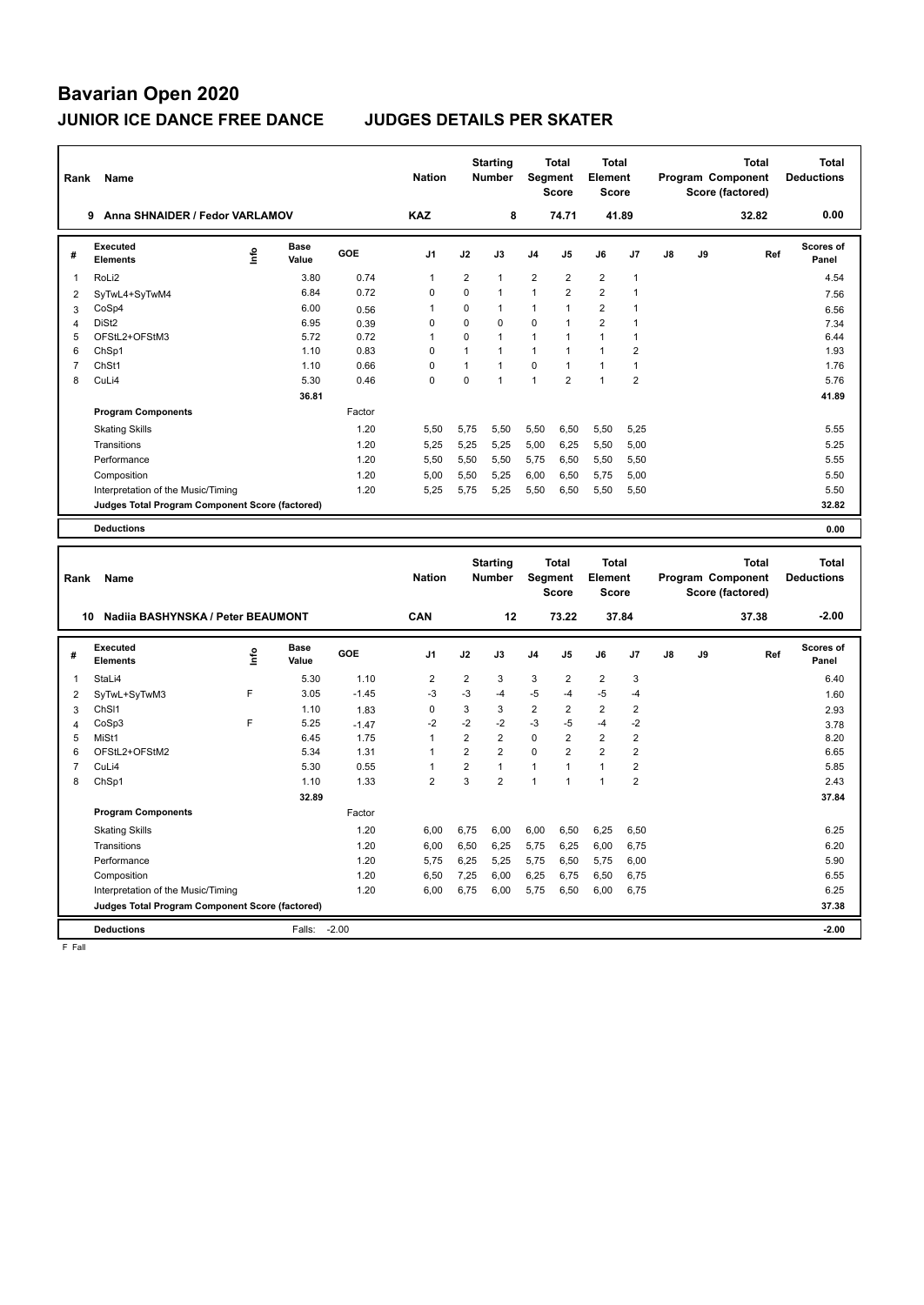| Rank           | Name                                            |        |                 |         | <b>Nation</b>  |                | <b>Starting</b><br><b>Number</b> | Segment        | <b>Total</b><br><b>Score</b> | Total<br>Element<br><b>Score</b> |                |               |    | <b>Total</b><br>Program Component<br>Score (factored) | Total<br><b>Deductions</b> |
|----------------|-------------------------------------------------|--------|-----------------|---------|----------------|----------------|----------------------------------|----------------|------------------------------|----------------------------------|----------------|---------------|----|-------------------------------------------------------|----------------------------|
| 11             | Natallia PAZHYVILKA / Ilia DRANTUSOV            |        |                 |         | <b>BLR</b>     |                | 6                                |                | 72.79                        | 41.93                            |                |               |    | 31.86                                                 | $-1.00$                    |
| #              | Executed<br><b>Elements</b>                     | ۴      | Base<br>Value   | GOE     | J <sub>1</sub> | J2             | J3                               | J <sub>4</sub> | J5                           | J6                               | J7             | $\mathsf{J}8$ | J9 | Ref                                                   | Scores of<br>Panel         |
| $\overline{1}$ | SyTwL4+SyTwM4                                   |        | 6.84            | 0.87    | 1              | -1             | $\overline{2}$                   | $\mathbf{1}$   | 1                            | $\mathbf 0$                      | $\overline{2}$ |               |    |                                                       | 7.71                       |
| 2              | OFStL2+OFStM2                                   |        | 5.34            | 0.29    | $\Omega$       | $\Omega$       | $\mathbf{1}$                     | $\mathbf{1}$   | $\Omega$                     | $-1$                             | -1             |               |    |                                                       | 5.63                       |
| 3              | ChSp1                                           |        | 1.10            | 0.83    | 1              |                | 1                                | $\mathbf{1}$   |                              | $\mathbf{1}$                     | $\mathbf{1}$   |               |    |                                                       | 1.93                       |
| 4              | SILi4                                           |        | 5.30            | 0.64    |                | $\overline{1}$ | $\mathbf{1}$                     | 2              | $\overline{1}$               | $\overline{2}$                   | $\overline{2}$ |               |    |                                                       | 5.94                       |
| 5              | CoSp4                                           |        | 6.00            | 0.56    |                | $\Omega$       | $\overline{2}$                   | $\mathbf 0$    | $\overline{1}$               | $\overline{1}$                   | $\overline{2}$ |               |    |                                                       | 6.56                       |
| 6              | CiSt1                                           |        | 6.45            | 0.19    | 0              | $\Omega$       | 0                                | $\mathbf 0$    | $\Omega$                     | $\mathbf{1}$                     | 1              |               |    |                                                       | 6.64                       |
| $\overline{7}$ | ChSt1                                           |        | 1.10            | 0.66    | $\mathbf{1}$   |                | $\Omega$                         | $\mathbf{1}$   | $\overline{1}$               | $\mathbf{1}$                     | 0              |               |    |                                                       | 1.76                       |
| 8              | RoLi4                                           | $\geq$ | 5.30            | 0.46    | $\mathbf{1}$   |                | $\mathbf{1}$                     | $\overline{1}$ | 1                            | $\overline{2}$                   | $\mathbf{1}$   |               |    |                                                       | 5.76                       |
|                |                                                 |        | 37.43           |         |                |                |                                  |                |                              |                                  |                |               |    |                                                       | 41.93                      |
|                | <b>Program Components</b>                       |        |                 | Factor  |                |                |                                  |                |                              |                                  |                |               |    |                                                       |                            |
|                | <b>Skating Skills</b>                           |        |                 | 1.20    | 5,00           | 5,25           | 5,75                             | 4,75           | 5,50                         | 5,50                             | 5,00           |               |    |                                                       | 5.25                       |
|                | Transitions                                     |        |                 | 1.20    | 5,00           | 5,00           | 5,25                             | 4,50           | 5,25                         | 5,25                             | 5,00           |               |    |                                                       | 5.10                       |
|                | Performance                                     |        |                 | 1.20    | 5,25           | 5,50           | 5,50                             | 5,00           | 5,50                         | 5,50                             | 5,50           |               |    |                                                       | 5.45                       |
|                | Composition                                     |        |                 | 1.20    | 5,50           | 5,00           | 5,50                             | 4,50           | 5,75                         | 5,50                             | 5,00           |               |    |                                                       | 5.30                       |
|                | Interpretation of the Music/Timing              |        |                 | 1.20    | 5.25           | 5,25           | 5.75                             | 4,75           | 5,75                         | 5,50                             | 5,50           |               |    |                                                       | 5.45                       |
|                | Judges Total Program Component Score (factored) |        |                 |         |                |                |                                  |                |                              |                                  |                |               |    |                                                       | 31.86                      |
|                | <b>Deductions</b>                               |        | Extended lifts: | $-1.00$ |                |                |                                  |                |                              |                                  |                |               |    |                                                       | $-1.00$                    |
|                | Music requirements violation:                   |        | $(1$ of 8)      |         |                |                |                                  |                |                              |                                  |                |               |    |                                                       |                            |

> Extended Dance Lift

| Rank           | Name                                            |                      |         | <b>Nation</b>  |          | <b>Starting</b><br><b>Number</b> | <b>Segment</b> | Total<br><b>Score</b> | Total<br>Element<br><b>Score</b> |                |               |    | <b>Total</b><br>Program Component<br>Score (factored) | Total<br><b>Deductions</b> |
|----------------|-------------------------------------------------|----------------------|---------|----------------|----------|----------------------------------|----------------|-----------------------|----------------------------------|----------------|---------------|----|-------------------------------------------------------|----------------------------|
| 12             | Sara BUCH-WEEKE / Nicolas WOODCOCK              |                      |         | <b>DEN</b>     |          | 5                                |                | 67.70                 | 38.18                            |                |               |    | 29.52                                                 | 0.00                       |
| #              | Executed<br>١nf٥<br><b>Elements</b>             | <b>Base</b><br>Value | GOE     | J <sub>1</sub> | J2       | J3                               | J <sub>4</sub> | J <sub>5</sub>        | J6                               | J <sub>7</sub> | $\mathsf{J}8$ | J9 | Ref                                                   | Scores of<br>Panel         |
| $\overline{1}$ | RoLi4                                           | 5.30                 | 0.55    | $\mathbf{1}$   | $\Omega$ | 1                                | $\overline{2}$ | $\mathbf{1}$          | $\overline{2}$                   | $\overline{1}$ |               |    |                                                       | 5.85                       |
| 2              | SyTwL1+SyTwM3                                   | 5.47                 | $-0.87$ | $-1$           | $-1$     | $-2$                             | $-2$           | $-1$                  | $-1$                             | $\mathbf 0$    |               |    |                                                       | 4.60                       |
| 3              | ChSt1                                           | 1.10                 | 0.50    | 0              | $\Omega$ | 1                                | $\mathbf{1}$   | 0                     | $\mathbf{1}$                     | $\overline{1}$ |               |    |                                                       | 1.60                       |
| 4              | CoSp4                                           | 6.00                 | 0.34    | $\Omega$       | $\Omega$ | $\overline{2}$                   | $\overline{2}$ | $\Omega$              | $\mathbf 0$                      | 1              |               |    |                                                       | 6.34                       |
| 5              | ChSp1                                           | 1.10                 | 1.00    | 1              | 1        | 1                                | $\overline{2}$ | $\Omega$              | $\overline{2}$                   | -1             |               |    |                                                       | 2.10                       |
| 6              | SILi4                                           | 5.30                 | 0.37    | $\mathbf 0$    | 0        | 1                                | $\mathbf{1}$   | $\mathbf{1}$          | $\overline{2}$                   | $\overline{1}$ |               |    |                                                       | 5.67                       |
| $\overline{7}$ | OFStL2+OFStM1                                   | 5.09                 | 0.29    | $\overline{1}$ | $\Omega$ | $\Omega$                         | $\Omega$       | $\Omega$              | $\mathbf{1}$                     | 1              |               |    |                                                       | 5.38                       |
| 8              | CiSt1                                           | 6.45                 | 0.19    | $\Omega$       | $\Omega$ | $\overline{1}$                   | $\Omega$       | $\Omega$              | $\Omega$                         | $\overline{1}$ |               |    |                                                       | 6.64                       |
|                |                                                 | 35.81                |         |                |          |                                  |                |                       |                                  |                |               |    |                                                       | 38.18                      |
|                | <b>Program Components</b>                       |                      | Factor  |                |          |                                  |                |                       |                                  |                |               |    |                                                       |                            |
|                | <b>Skating Skills</b>                           |                      | 1.20    | 4,50           | 4,75     | 5,25                             | 5,00           | 5,00                  | 5,00                             | 5,00           |               |    |                                                       | 4.95                       |
|                | Transitions                                     |                      | 1.20    | 4,25           | 4,25     | 5,00                             | 4,50           | 4,75                  | 4,75                             | 5,00           |               |    |                                                       | 4.65                       |
|                | Performance                                     |                      | 1.20    | 4,50           | 4,25     | 5,50                             | 5,25           | 5,00                  | 4,75                             | 5,25           |               |    |                                                       | 4.95                       |
|                | Composition                                     |                      | 1.20    | 4,25           | 5,00     | 5,00                             | 5,00           | 4,75                  | 5,00                             | 5,00           |               |    |                                                       | 4.95                       |
|                | Interpretation of the Music/Timing              |                      | 1.20    | 4,50           | 4,75     | 5,25                             | 5,25           | 5,25                  | 5,00                             | 5,50           |               |    |                                                       | 5.10                       |
|                | Judges Total Program Component Score (factored) |                      |         |                |          |                                  |                |                       |                                  |                |               |    |                                                       | 29.52                      |
|                | <b>Deductions</b>                               |                      |         |                |          |                                  |                |                       |                                  |                |               |    |                                                       | 0.00                       |
|                | Violation of choreo restrictions:               | $(1$ of 8)           |         |                |          |                                  |                |                       |                                  |                |               |    |                                                       |                            |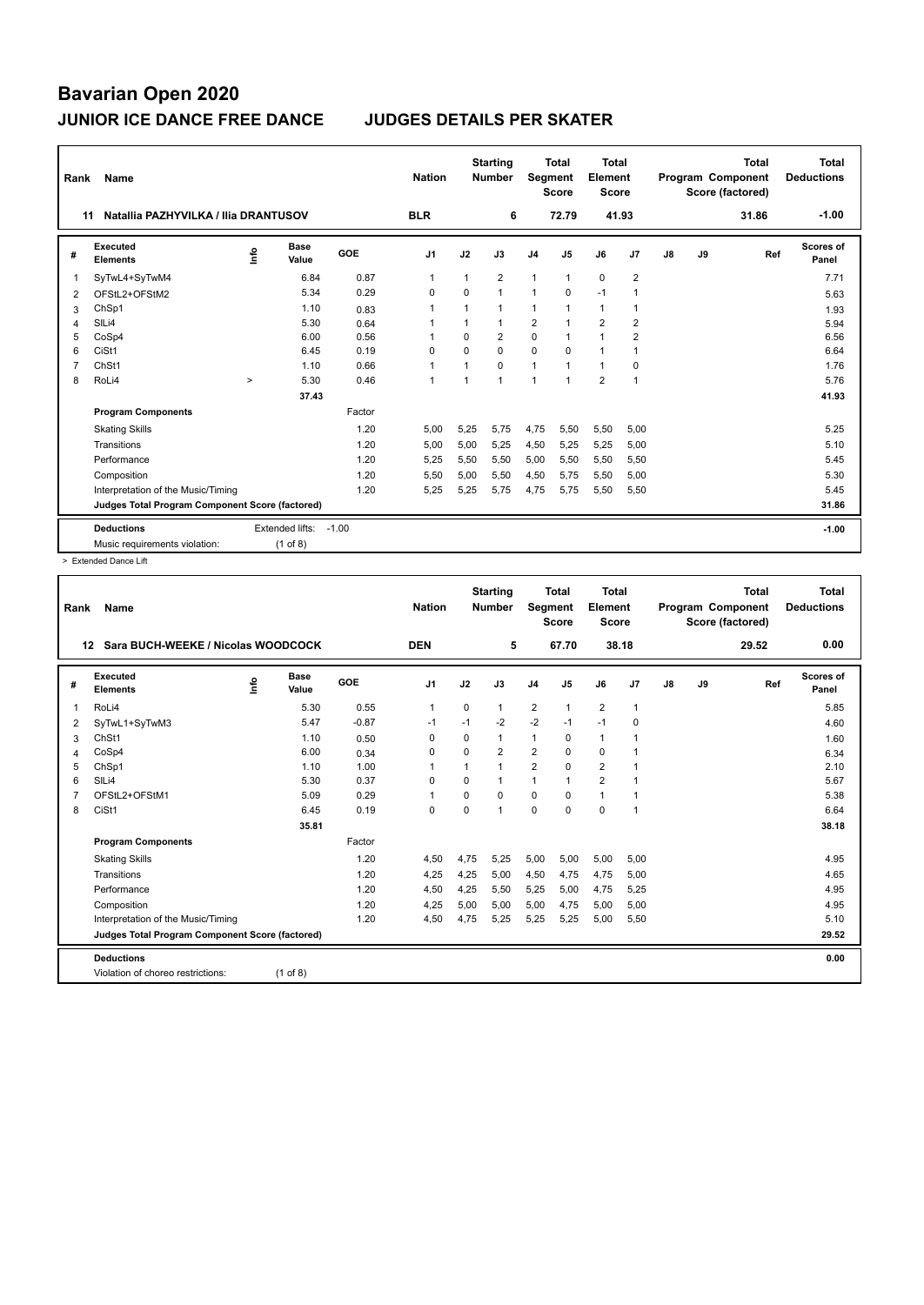| Rank                    | Name                                            |                           |                      |         | <b>Nation</b>  |              | <b>Starting</b><br><b>Number</b> |                | Total<br>Segment<br><b>Score</b> | Total<br>Element<br><b>Score</b> |                |               | Program Component<br>Score (factored) | <b>Total</b> |     | <b>Total</b><br><b>Deductions</b> |
|-------------------------|-------------------------------------------------|---------------------------|----------------------|---------|----------------|--------------|----------------------------------|----------------|----------------------------------|----------------------------------|----------------|---------------|---------------------------------------|--------------|-----|-----------------------------------|
|                         | 13 Lea ENDERLEIN / Malte BRANDT                 |                           |                      |         | <b>GER</b>     |              | 9                                |                | 67.07                            | 35.27                            |                |               |                                       | 31.80        |     | 0.00                              |
| #                       | Executed<br>Elements                            | ۴ů                        | <b>Base</b><br>Value | GOE     | J1             | J2           | J3                               | J4             | J5                               | J6                               | J7             | $\mathsf{J}8$ | J9                                    |              | Ref | <b>Scores of</b><br>Panel         |
| 1                       | OFStL2+OFStM2                                   |                           | 5.34                 | 0.58    | $\mathbf{1}$   | 0            | $\mathbf{1}$                     | $\mathbf{1}$   | 1                                | $\mathbf{1}$                     | $\pmb{0}$      |               |                                       |              |     | 5.92                              |
| $\overline{2}$          | CiSt1                                           |                           | 6.45                 | 0.19    | $\mathbf 0$    | 0            | 1                                | $\mathbf 0$    | 1                                | 0                                | $\mathbf 0$    |               |                                       |              |     | 6.64                              |
| 3                       | SyTwL3+SyTwM3                                   |                           | 6.10                 | $-0.29$ | $-1$           | $\mathbf 0$  | 0                                | $-1$           | $\mathbf 0$                      | $-1$                             | $\mathbf 0$    |               |                                       |              |     | 5.81                              |
| 4                       | CoSp4                                           |                           | 6.00                 | 0.56    | $\mathbf{1}$   | $\mathbf{1}$ | $\mathbf{1}$                     | $\mathbf{1}$   | $\mathbf{1}$                     | $\mathbf{1}$                     | $\overline{1}$ |               |                                       |              |     | 6.56                              |
| 5                       | SILi2                                           |                           | 3.80                 | $-0.46$ | $-1$           | $-1$         | 0                                | $-1$           | $-1$                             | $-2$                             | $-1$           |               |                                       |              |     | 3.34                              |
| 6                       | ChS <sub>11</sub>                               |                           | 1.10                 | 0.50    | $\mathbf 0$    | $\mathbf 0$  | 1                                | $\mathbf{1}$   | $\mathbf{1}$                     | $\mathbf 0$                      | $\overline{1}$ |               |                                       |              |     | 1.60                              |
| $\overline{7}$          | ChSt1                                           |                           | 1.10                 | 0.50    | $\mathbf 0$    | $\mathbf 0$  | $\mathbf{1}$                     | $\mathbf 0$    | 1                                | $\mathbf{1}$                     | $\overline{1}$ |               |                                       |              |     | 1.60                              |
| 8                       | RoLi2                                           |                           | 3.80                 | 0.00    | $\mathbf 0$    | $-2$         | 0                                | $\mathbf 0$    | $\mathbf 0$                      | $\mathbf 0$                      | $\overline{1}$ |               |                                       |              |     | 3.80                              |
|                         |                                                 |                           | 33.69                |         |                |              |                                  |                |                                  |                                  |                |               |                                       |              |     | 35.27                             |
|                         | <b>Program Components</b>                       |                           |                      | Factor  |                |              |                                  |                |                                  |                                  |                |               |                                       |              |     |                                   |
|                         | <b>Skating Skills</b>                           |                           |                      | 1.20    | 5,25           | 5,75         | 5,50                             | 5,50           | 6,75                             | 5,25                             | 4,75           |               |                                       |              |     | 5.45                              |
|                         | Transitions                                     |                           |                      | 1.20    | 5,00           | 5,50         | 5,00                             | 5,25           | 6,50                             | 5,00                             | 4,75           |               |                                       |              |     | 5.15                              |
|                         | Performance                                     |                           |                      | 1.20    | 4.75           | 5,25         | 4,75                             | 5,50           | 6,75                             | 5,00                             | 5,00           |               |                                       |              |     | 5.10                              |
|                         | Composition                                     |                           |                      | 1.20    | 5,00           | 5,75         | 5,50                             | 5,75           | 6,50                             | 5,50                             | 4,50           |               |                                       |              |     | 5.50                              |
|                         | Interpretation of the Music/Timing              |                           |                      | 1.20    | 5,00           | 5,75         | 5,25                             | 5,25           | 6,75                             | 5,25                             | 5,00           |               |                                       |              |     | 5.30                              |
|                         | Judges Total Program Component Score (factored) |                           |                      |         |                |              |                                  |                |                                  |                                  |                |               |                                       |              |     | 31.80                             |
|                         | <b>Deductions</b>                               |                           |                      |         |                |              |                                  |                |                                  |                                  |                |               |                                       |              |     | 0.00                              |
|                         |                                                 |                           |                      |         |                |              |                                  |                |                                  |                                  |                |               |                                       |              |     |                                   |
|                         |                                                 |                           |                      |         | <b>Nation</b>  |              | <b>Starting</b><br>Number        |                | Total                            | Total<br><b>Element</b>          |                |               | Program Component                     | <b>Total</b> |     | <b>Total</b><br><b>Deductions</b> |
| Rank                    | Name                                            |                           |                      |         |                |              |                                  |                | Segment<br><b>Score</b>          | <b>Score</b>                     |                |               | Score (factored)                      |              |     |                                   |
|                         | 14 Uliana EMARKOVA / Artem KRYLOV               |                           |                      |         | <b>RUS</b>     |              | 4                                |                | 66.94                            | 38.62                            |                |               |                                       | 28.32        |     | 0.00                              |
|                         | Executed                                        |                           | <b>Base</b>          |         |                |              |                                  |                |                                  |                                  |                |               |                                       |              |     | <b>Scores of</b>                  |
| #                       | <b>Elements</b>                                 | $\mathsf{Int} \mathsf{o}$ | Value                | GOE     | J <sub>1</sub> | J2           | J3                               | J <sub>4</sub> | J5                               | J6                               | J7             | J8            | J9                                    |              | Ref | Panel                             |
| $\mathbf{1}$            | ChS <sub>11</sub>                               |                           | 1.10                 | 0.83    | $\mathbf{1}$   | $\mathbf{1}$ | $\overline{2}$                   | $\mathbf{1}$   | 1                                | 0                                | $\overline{1}$ |               |                                       |              |     | 1.93                              |
| $\overline{\mathbf{c}}$ | RoLi4                                           |                           | 5.30                 | 0.73    | $\mathbf{1}$   | $\mathbf{1}$ | $\overline{1}$                   | $\overline{2}$ | 3                                | 3                                | $-1$           |               |                                       |              |     | 6.03                              |
| 3                       | SyTwL2+SyTwM2                                   |                           | 5.34                 | $-0.72$ | $-1$           | $-1$         | $-1$                             | $-1$           | $-2$                             | $-1$                             | $\mathbf 0$    |               |                                       |              |     | 4.62                              |
| $\overline{\mathbf{4}}$ | DiSt <sub>2</sub>                               |                           | 6.95                 | 0.00    | $\mathbf 0$    | $-1$         | $-1$                             | $\mathbf 0$    | $\mathbf{1}$                     | $\mathbf{1}$                     | $\mathbf 0$    |               |                                       |              |     | 6.95                              |
| 5                       | CoSp4                                           |                           | 6.00                 | 0.34    | $\mathbf{1}$   | $-1$         | $\Omega$                         | $\mathbf{1}$   | $\mathbf{1}$                     | 0                                | $\overline{1}$ |               |                                       |              |     | 6.34                              |
| 6                       | SILi4                                           |                           | 5.30                 | 0.64    | $\mathbf{1}$   | $\mathbf{1}$ | 1                                | $\overline{2}$ | 1                                | $\overline{2}$                   | $\overline{2}$ |               |                                       |              |     | 5.94                              |
| $\overline{7}$          | OFStL1+OFStM1                                   |                           | 4.84                 | $-0.29$ | $\mathbf 0$    | $-1$         | $\mathbf{1}$                     | $\mathbf 0$    | $-1$                             | 0                                | $-1$           |               |                                       |              |     | 4.55                              |
| 8                       | ChSt1                                           |                           | 1.10                 | 1.16    | $\overline{1}$ | 0            | $\overline{2}$                   | $\overline{2}$ | $\mathbf{1}$                     | $\overline{2}$                   | $\overline{1}$ |               |                                       |              |     | 2.26                              |
|                         |                                                 |                           | 35.93                |         |                |              |                                  |                |                                  |                                  |                |               |                                       |              |     | 38.62                             |
|                         | <b>Program Components</b>                       |                           |                      | Factor  |                |              |                                  |                |                                  |                                  |                |               |                                       |              |     |                                   |
|                         | <b>Skating Skills</b>                           |                           |                      | 1.20    | 4,50           | 4,75         | 5,00                             | 4,50           | 5,25                             | 5,25                             | 4,50           |               |                                       |              |     | 4.80                              |
|                         | Transitions                                     |                           |                      | 1.20    | 4,00           | 4,25         | 4,50                             | 4,50           | 5,00                             | 5,00                             | 4,00           |               |                                       |              |     | 4.45                              |
|                         | Performance                                     |                           |                      | 1.20    | 4,25           | 4,50         | 4,75                             | 5,00           | 5,25                             | 5,25                             | 4,25           |               |                                       |              |     | 4.75                              |
|                         | Composition                                     |                           |                      | 1.20    | 4,50           | 4,75         | 4,50                             | 5,50           | 4,75                             | 5,50                             | 4,00           |               |                                       |              |     | 4.80                              |
|                         | Interpretation of the Music/Timing              |                           |                      | 1.20    | 4,50           | 4,75         | 4,50                             | 5,00           | 5,25                             | 5,25                             | 4,25           |               |                                       |              |     | 4.80                              |
|                         | Judges Total Program Component Score (factored) |                           |                      |         |                |              |                                  |                |                                  |                                  |                |               |                                       |              |     | 28.32                             |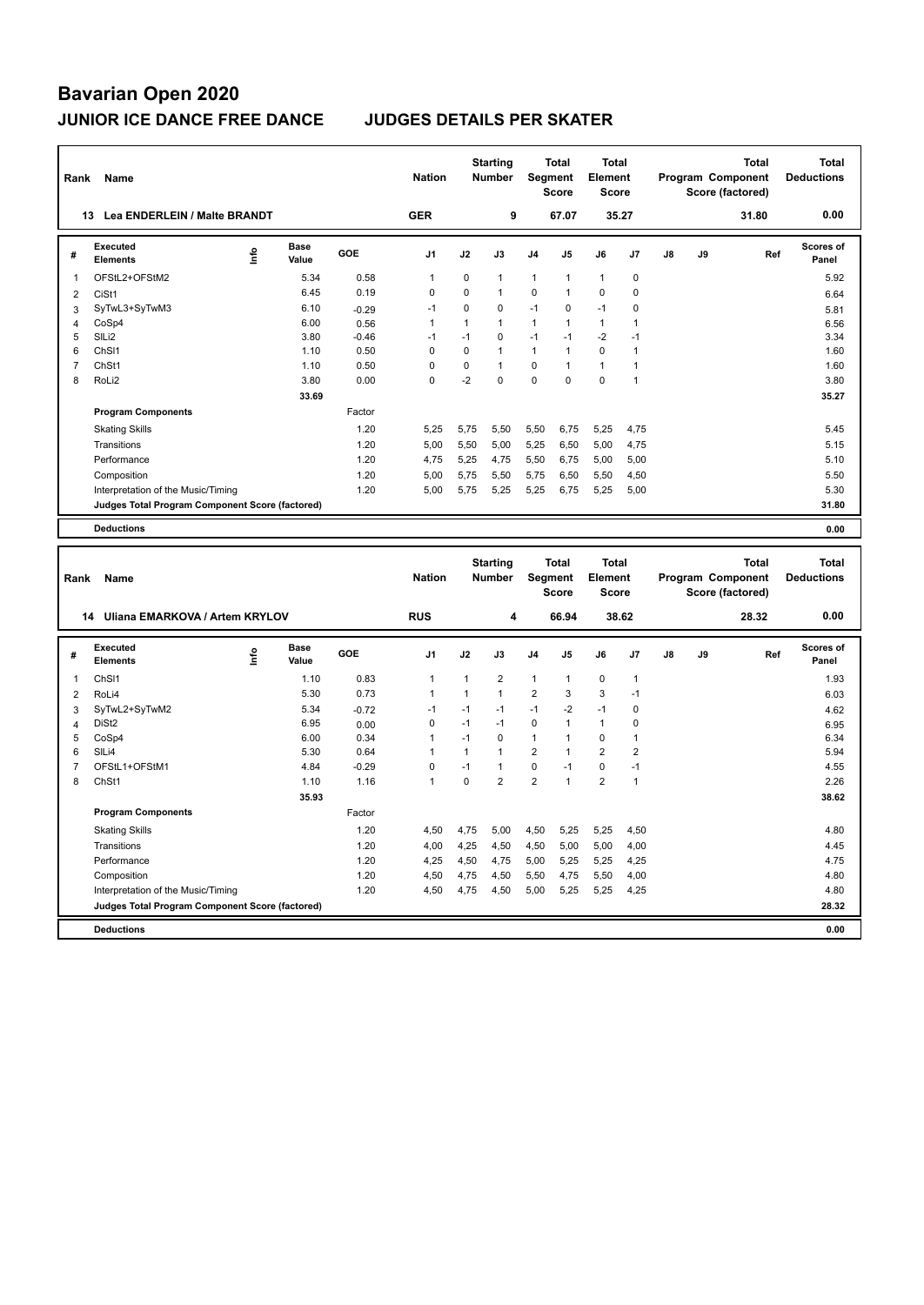| Rank           | Name                                            |        |                 |         | <b>Nation</b>  |          | <b>Starting</b><br><b>Number</b> | Segment        | Total<br><b>Score</b> | <b>Total</b><br>Element<br><b>Score</b> |                |    |    | <b>Total</b><br>Program Component<br>Score (factored) | <b>Total</b><br><b>Deductions</b> |
|----------------|-------------------------------------------------|--------|-----------------|---------|----------------|----------|----------------------------------|----------------|-----------------------|-----------------------------------------|----------------|----|----|-------------------------------------------------------|-----------------------------------|
| 15             | Alexandria LOUGHLIN / Danila IUDIN              |        |                 |         | <b>AZE</b>     |          | 7                                |                | 66.40                 | 35.12                                   |                |    |    | 32.28                                                 | $-1.00$                           |
| #              | Executed<br><b>Elements</b>                     | ۴ů     | Base<br>Value   | GOE     | J <sub>1</sub> | J2       | J3                               | J <sub>4</sub> | J5                    | J6                                      | J7             | J8 | J9 | Ref                                                   | Scores of<br>Panel                |
| 1              | SyTwLB+SyTwM3                                   |        | 3.85            | $-1.07$ | $-2$           | $-3$     | $-4$                             | $-2$           | $-2$                  | $-2$                                    | $-1$           |    |    |                                                       | 2.78                              |
| $\overline{2}$ | OFStL1+OFStM1                                   |        | 4.84            | 0.00    | 0              | $-1$     | 0                                | $\mathbf 0$    | $\mathbf{1}$          | 0                                       | 0              |    |    |                                                       | 4.84                              |
| 3              | RoLi4                                           | $\geq$ | 5.30            | 0.46    | $\mathbf{1}$   | $\Omega$ | $\overline{2}$                   | $\overline{2}$ | $\overline{2}$        | $\mathbf 0$                             | 0              |    |    |                                                       | 5.76                              |
| 4              | CoSp4                                           |        | 6.00            | 0.45    | -1             | $\Omega$ | 1                                | $\mathbf{1}$   |                       | 0                                       | 1              |    |    |                                                       | 6.45                              |
| 5              | ChSt1                                           |        | 1.10            | 0.50    | $\Omega$       | $\Omega$ | 1                                | $\overline{2}$ |                       | $\Omega$                                |                |    |    |                                                       | 1.60                              |
| 6              | CuLi4                                           |        | 5.30            | 0.28    | $-1$           | 1        | 1                                | 1              | $\mathbf{1}$          | $-1$                                    | 1              |    |    |                                                       | 5.58                              |
| $\overline{7}$ | DiSt1                                           |        | 6.45            | 0.39    | $\Omega$       | $\Omega$ | $\Omega$                         | $\mathbf{1}$   | $\mathbf{1}$          | 0                                       | $\overline{1}$ |    |    |                                                       | 6.84                              |
| 8              | ChS <sub>11</sub>                               |        | 1.10            | 0.17    | $-1$           | $\Omega$ | $\Omega$                         | $\Omega$       | $\Omega$              | $\mathbf{1}$                            | 1              |    |    |                                                       | 1.27                              |
|                |                                                 |        | 33.94           |         |                |          |                                  |                |                       |                                         |                |    |    |                                                       | 35.12                             |
|                | <b>Program Components</b>                       |        |                 | Factor  |                |          |                                  |                |                       |                                         |                |    |    |                                                       |                                   |
|                | <b>Skating Skills</b>                           |        |                 | 1.20    | 4.75           | 5,50     | 5,50                             | 6,00           | 6,25                  | 5,25                                    | 5,00           |    |    |                                                       | 5.45                              |
|                | Transitions                                     |        |                 | 1.20    | 4,50           | 5,25     | 5.00                             | 6,00           | 6.00                  | 5,00                                    | 5,00           |    |    |                                                       | 5.25                              |
|                | Performance                                     |        |                 | 1.20    | 4,50           | 5,50     | 5,00                             | 6,25           | 6,50                  | 4,75                                    | 4,75           |    |    |                                                       | 5.25                              |
|                | Composition                                     |        |                 | 1.20    | 4.75           | 5.75     | 5,25                             | 6,50           | 6,25                  | 5,25                                    | 5,00           |    |    |                                                       | 5.50                              |
|                | Interpretation of the Music/Timing              |        |                 | 1.20    | 4,75           | 5,75     | 5,00                             | 6,25           | 6,50                  | 5,00                                    | 5,25           |    |    |                                                       | 5.45                              |
|                | Judges Total Program Component Score (factored) |        |                 |         |                |          |                                  |                |                       |                                         |                |    |    |                                                       | 32.28                             |
|                | <b>Deductions</b>                               |        | Extended lifts: | $-1.00$ |                |          |                                  |                |                       |                                         |                |    |    |                                                       | $-1.00$                           |

> Extended Dance Lift

| Rank | Name                                            |                              |         | <b>Nation</b>  |          | <b>Starting</b><br><b>Number</b> | Segment        | <b>Total</b><br><b>Score</b> | <b>Total</b><br>Element<br><b>Score</b> |                |    |    | <b>Total</b><br>Program Component<br>Score (factored) | <b>Total</b><br><b>Deductions</b> |
|------|-------------------------------------------------|------------------------------|---------|----------------|----------|----------------------------------|----------------|------------------------------|-----------------------------------------|----------------|----|----|-------------------------------------------------------|-----------------------------------|
| 16   | <b>Corinna HUBER / Patrik HUBER</b>             |                              |         | <b>AUT</b>     |          | 3                                |                | 57.61                        |                                         | 32.65          |    |    | 24.96                                                 | 0.00                              |
| #    | Executed<br><b>Elements</b>                     | <b>Base</b><br>lnfo<br>Value | GOE     | J <sub>1</sub> | J2       | J3                               | J <sub>4</sub> | J <sub>5</sub>               | J6                                      | J7             | J8 | J9 | Ref                                                   | <b>Scores of</b><br>Panel         |
| 1    | SILi4                                           | 5.30                         | 0.28    | 0              | 0        | 1                                | $\mathbf{1}$   | $\mathbf{1}$                 | $\mathbf{1}$                            | 0              |    |    |                                                       | 5.58                              |
| 2    | SyTwL2+SyTwM2                                   | 5.34                         | 0.14    | $\mathbf{1}$   | $\Omega$ | 0                                | $\mathbf 0$    | $\Omega$                     | $\mathbf 0$                             | 1              |    |    |                                                       | 5.48                              |
| 3    | RoLi3                                           | 4.55                         | 0.28    |                | 1        | $\Omega$                         | 1              |                              | 0                                       | $\mathbf 0$    |    |    |                                                       | 4.83                              |
| 4    | Sp <sub>2</sub>                                 | 4.50                         | $-0.11$ | 0              | $\Omega$ | $-1$                             | $\mathbf{1}$   | 0                            | $-1$                                    | $\mathbf 0$    |    |    |                                                       | 4.39                              |
| 5    | SeSt1                                           | 6.45                         | $-0.19$ | $-1$           | $\Omega$ | $\Omega$                         | $\Omega$       | $\Omega$                     | $-1$                                    | $\Omega$       |    |    |                                                       | 6.26                              |
| 6    | OFStL1+OFStMB                                   | 3.22                         | $-0.10$ | 0              | $-1$     | $\Omega$                         | $\mathbf 0$    | 0                            | $-1$                                    | $\mathbf 0$    |    |    |                                                       | 3.12                              |
|      | ChTw1                                           | 1.10                         | 0.29    | $\mathbf 0$    | 0        | $\overline{2}$                   | $\mathbf{1}$   | $-1$                         | $-1$                                    | $\overline{1}$ |    |    |                                                       | 1.39                              |
| 8    | ChSp1                                           | 1.10                         | 0.50    | $\mathbf{1}$   | $\Omega$ | 1                                | $\overline{1}$ | $\Omega$                     | $\Omega$                                | $\overline{1}$ |    |    |                                                       | 1.60                              |
|      |                                                 | 31.56                        |         |                |          |                                  |                |                              |                                         |                |    |    |                                                       | 32.65                             |
|      | <b>Program Components</b>                       |                              | Factor  |                |          |                                  |                |                              |                                         |                |    |    |                                                       |                                   |
|      | <b>Skating Skills</b>                           |                              | 1.20    | 4,25           | 4,25     | 5,00                             | 4,75           | 4,25                         | 4,00                                    | 3,75           |    |    |                                                       | 4.30                              |
|      | Transitions                                     |                              | 1.20    | 4,00           | 4,00     | 4,75                             | 4,50           | 4,00                         | 3,75                                    | 3,75           |    |    |                                                       | 4.05                              |
|      | Performance                                     |                              | 1.20    | 3,75           | 4,50     | 5,00                             | 4,75           | 4,25                         | 3,50                                    | 3,50           |    |    |                                                       | 4.15                              |
|      | Composition                                     |                              | 1.20    | 4,00           | 4,25     | 4,75                             | 5,00           | 4,25                         | 4,00                                    | 3,75           |    |    |                                                       | 4.25                              |
|      | Interpretation of the Music/Timing              |                              | 1.20    | 3,50           | 4,00     | 4,75                             | 4,50           | 4,25                         | 3,75                                    | 3,75           |    |    |                                                       | 4.05                              |
|      | Judges Total Program Component Score (factored) |                              |         |                |          |                                  |                |                              |                                         |                |    |    |                                                       | 24.96                             |
|      | <b>Deductions</b>                               |                              |         |                |          |                                  |                |                              |                                         |                |    |    |                                                       | 0.00                              |
|      | Music requirements violation:                   | $(1$ of 8)                   |         |                |          |                                  |                |                              |                                         |                |    |    |                                                       |                                   |

e Wrong edge